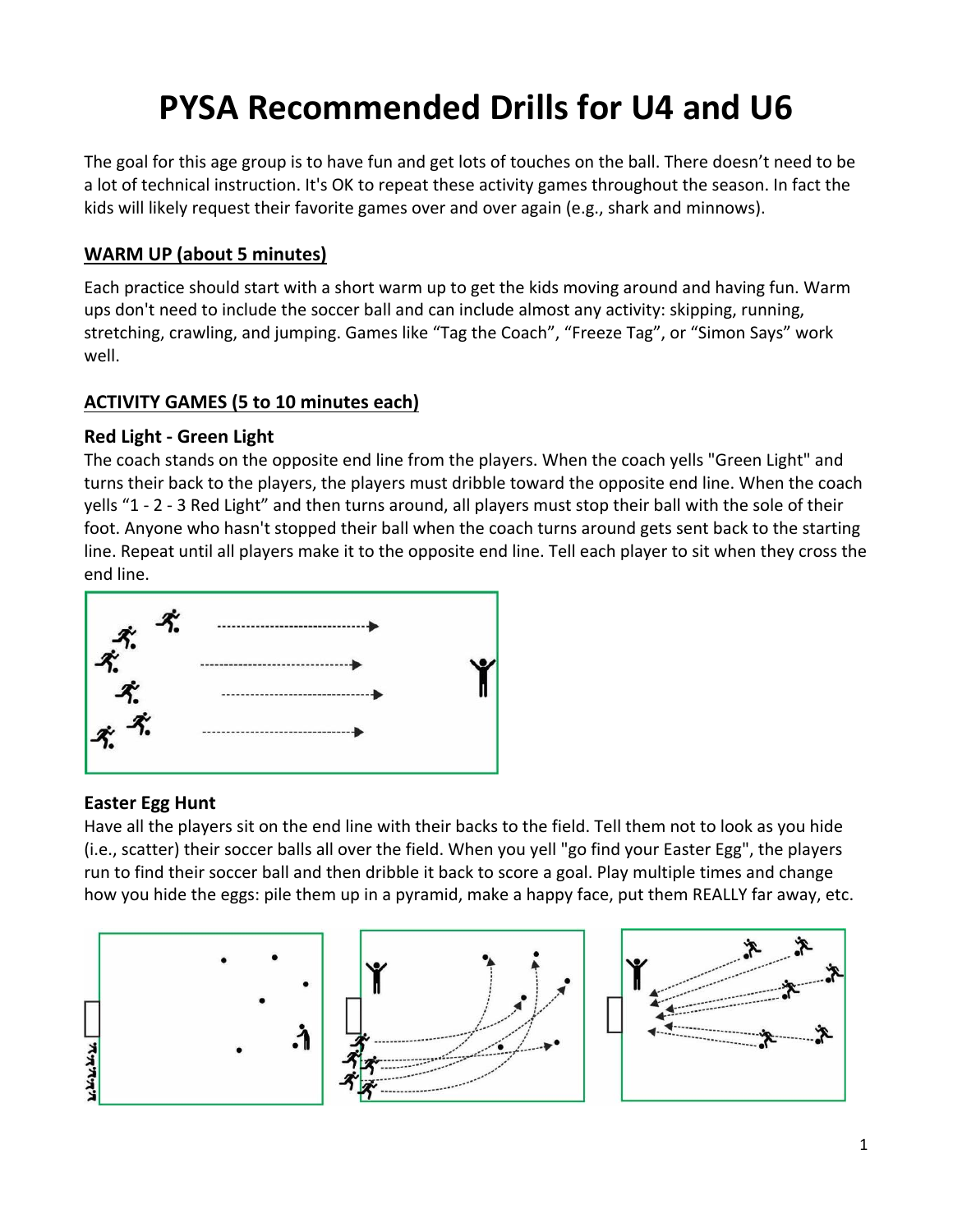# **Follow the Leader**

Line everyone up and have them follow you and do exactly as you do. To make sure they understand, wave your arms in the air... or act like a monkey... to see if everyone copies. As they follow you, describe each activity out loud because they will mostly be looking down at their ball. Here are some ideas:

- Slow dribble along the field lines
- Stop with your foot/knee/elbow/head
- Dribble around the goal or corner flags
- Fast dribble across the field then stop
- Toe Taps
- Throw in from the sideline
- Dribble through the parents
- Finish with everyone scoring on goal

#### **Stuck in the Mud**

Mark out a small area with cones or use the field lines. As players dribble around, the coach will try to tag the players. If a player is tagged, they're stuck in the mud and need to hold their soccer ball over their head until someone dribbles between their legs. Show them how to hold the ball above their head and spread their legs wide apart so that another player can dribble through them. Every time you tag a player, say something like "Oh no, [Player Name] is stuck in the mud! Who is going to help them out?"



#### **Sharks and Minnows**

Have the players (minnows) line up along the end line. Explain that when you say "go minnows", the players need to dribble to the other end line, while the coach (shark) stands in the middle and tries to steal their ball. If you steal a ball, the minnow becomes a shark and joins you for the next round. Keeping sending the minnows across until there are only 1 or 2 minnows left. During the first couple of crossings, go very easy/slow to make sure everyone is able to dribble around the shark.





# *Variation:* **Crabs and Surfers**

The surfers (instead of minnows) have to surf across without getting their ball stolen by a crab (instead of a shark). However, the crabs have to do the crab‐walk. This is fun and it slows down the defense to encourage more successful dribbling. Coach can start rounds by saying "ready go", or they can be more fun and say something like "crabs are you ready... show me your claws", then "Surfers are you ready... show me your surf pose... alight surfs up dudes!"